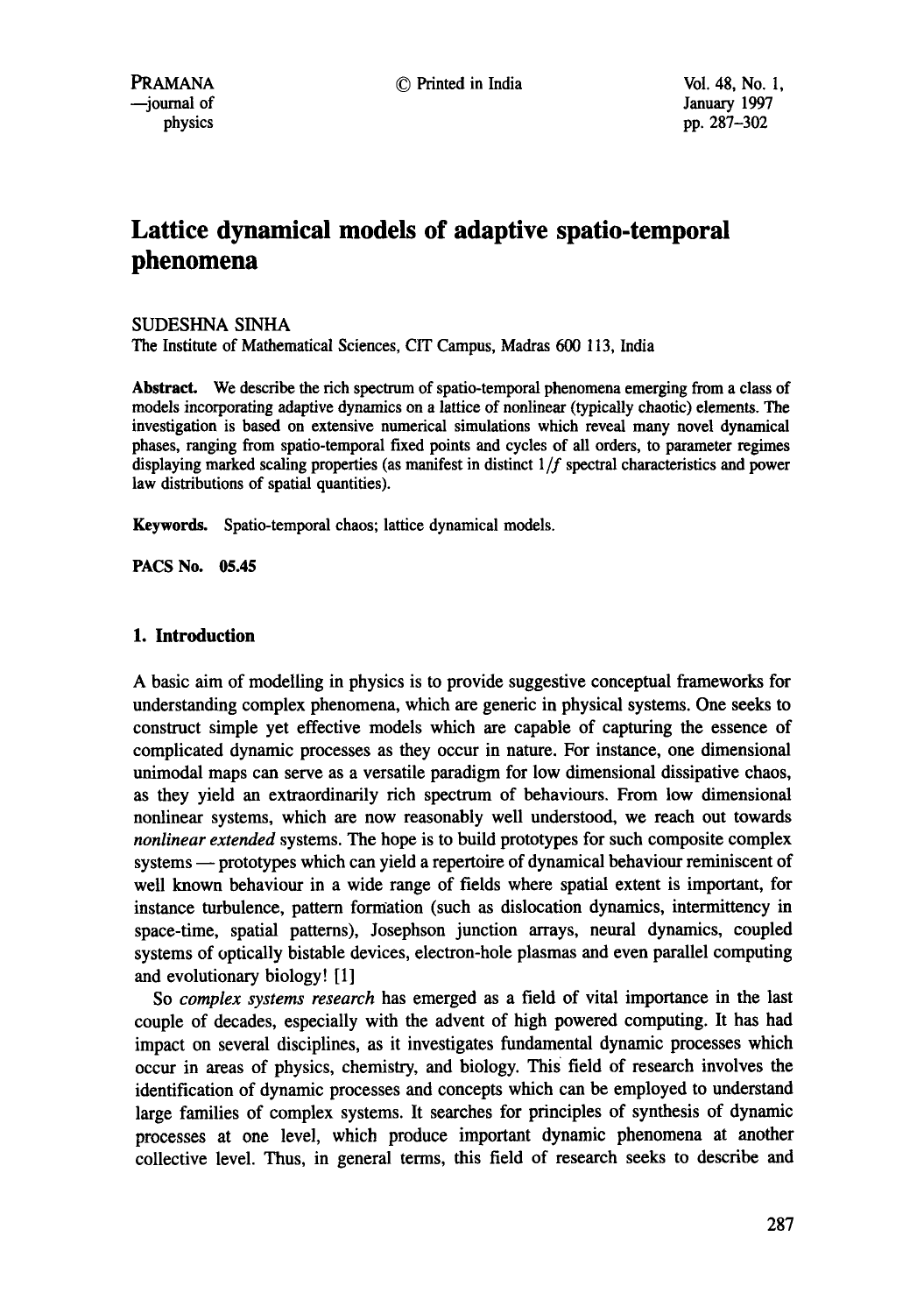### *Sudeshna Sinha*

understand the origins of complex dynamic activities and to uncover the methods of modelling and possibly controlling various types of hierarchical dynamics.

One important prototype of extended complex systems is a nonlinear dynamical system with spatially distributed degrees of freedom, or alternately a spatial system composed of large numbers of low dimensional nonlinear systems. There are two principal variations of this scheme: first, the local dynamics can be simple and the interactions complicated in form; secondly, we can have complex local dynamics and simple mode of transmitting information between 'sites' (or 'degrees of freedom'). Here we will be concentrating on the latter situation where locally there is strong nonlinearity. The basic ingredients of such systems are: (i) creation of local chaos or local instability by a low dimensional mechanism and (ii) spatial transmission of energy and information by diffusion or transport (this interconnectivity can work as a global organizing principle in composite systems).

In principle spatio-temporal physics is completely described by the appropriate partial differential equations (PDE). Unfortunately, though, such equations are extremely difficult to solve, and practically intractable without simplifying assumptions and without employing distributed computing techniques. In order to follow complex systems dynamically over long times and over large spatial extents without resorting to heavy duty computing, physicists have used their imagination and evolved a hierarchy of models based on different discretization schemes. These computationally efficient schemes capture some of the essential physics of a very extensive range of natural phenomena. Two of the most succesful schemes are cellular automata (CA) models where space, time and state variables are all discrete, and lattice dynamical systems (LDS) where space and time are discrete and state variables take continuous values. These models have led to the discovery of so many novel phenomena that they are now not merely the poor man's PDE, but bonafide models of complexity in space-time dynamics in their own right.

The aim of all these models is to capture in increasing degree the complexity inherent in nature and provide fitting descriptions of large interactive systems comprising of many elements. In particular, they address two widely occuring phenomena: *spatial fractality,*  i.e., the spontaneous evolution of self similarity in space, and *low frequency noise* or 1/f noise which represents the lack of a natural scale in time, therefore a kind of "fractality" in time. It is observed that many functional dependences, arising in a variety of experimental contexts, look like straight lines when plotted on a log-log scale, over a significantly large range. So these functions do not have natural length/time scales, that is, they are scale invariant or self similar. This is exemplified in space by spatial fractality, which is ubiquitous in nature, present as it is in spatial structures as diverse as mountain ranges, coastlines, clouds, colloidal aggregates, patterns of fracture, dielectric breakdown, porosity of soil and branching of roots  $[2]$ . In the temporal regime, we have  $1/f$  noise:  $S(f) \sim 1/f$ , where f is the frequency and  $S(f)$  is the power. (This is also known as "flicker noise" in astronomy, in the context of light from quasars for instance [3]). Such "noise" (or from some viewpoint "signal") is characterized by variations on all timescales, and appears in events as varied as resistance fluctuations, sand flow in an hourglass and even traffic and stock market movements [3]. The generality and ubiquity of these two phenomena have puzzled scientists for a long time. The study of fractality, though, is mostly confined to the level of characterization (for example plotting results of experiments on log-log scales and associating the slope with some kind of fractal

> *Pramana - J. Phys.,* **Vol. 48, No. 1, January 1997 (Part I) Special issue on "Nonlinearity & Chaos in the Physical Sciences"**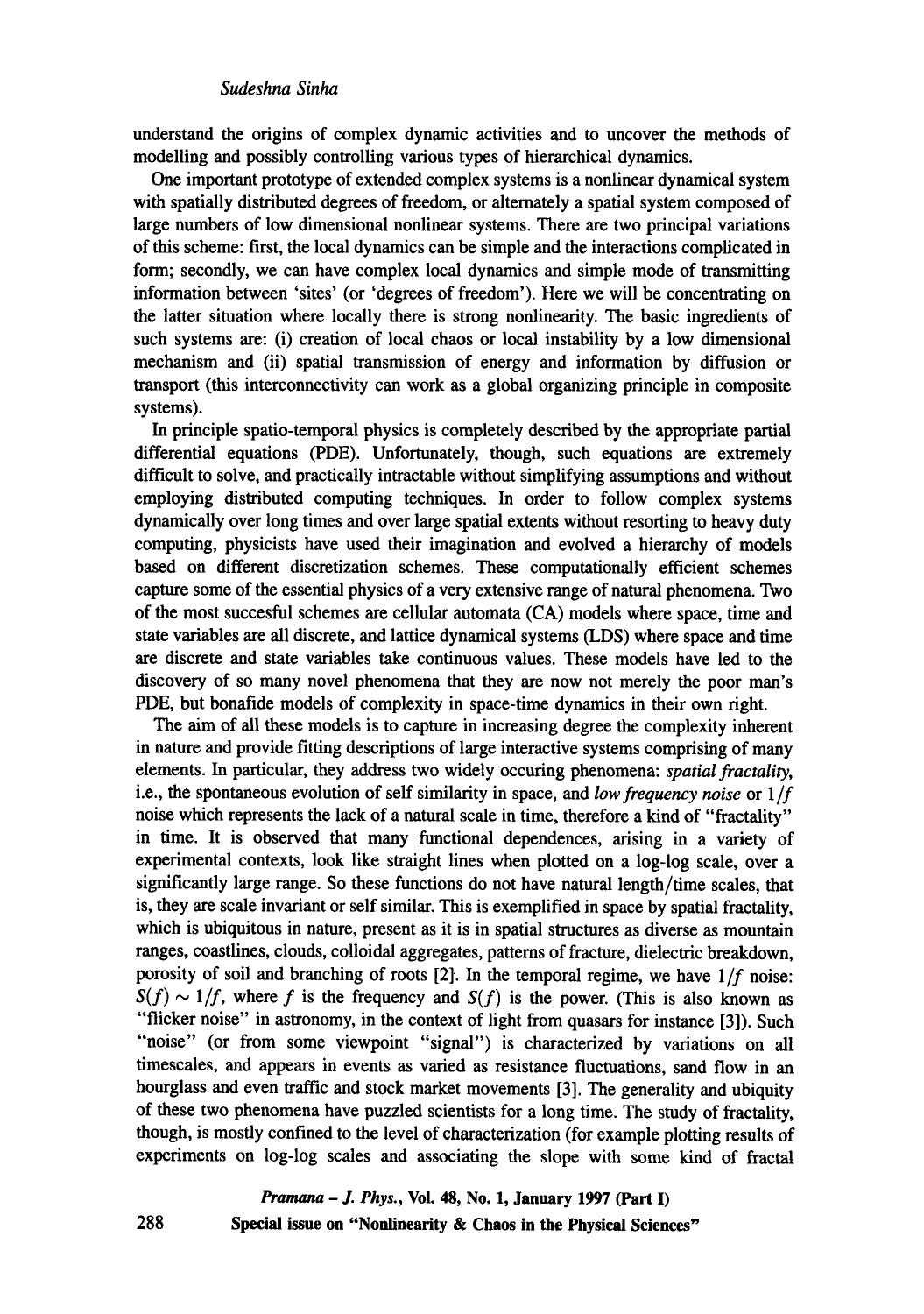dimension). What theorists would really like to do of course, is to find the *dynamical origin* of these phenomena. So, the success of many of the models suggested should be judged with respect to their ability to *dynamically yield space-time fractality.* 

In this article we will focus on a class of complex networks, proposed very recently by Sinha and Biswas [4]. These models incorporate adaptive dynamics on a lattice of nonlinear (typically chaotic) elements, and are relevant as prototypes for complex nonlinear self regulatory processes in physics and biology. We will describe the wealth of spatiotemporal structures these models yield, and characterize their "phases" and scaling patterns.

### 2. Model

Here we describe the essentials of the proposed class of models, which falls under the general category of lattice dynamical systems. First, we focus on the *one dimensional unidirectional* model where time is discrete, labelled by  $n$ , space is discrete, labelled by  $i$ ,  $i = 1, N$ , where N is system size, and the state variable  $x_n(i)$  (which in physical systems could be quantities like energy, velocity, pressure or concentration) is continuous. Each individual site in the lattice evolves under a suitable nonlinear map  $f(x)$ . For instance, the local map  $f(x)$  can be chosen to be the logistic map, which has widespread relevance as a prototype of low-dimensional chaos, i.e.

$$
f(x)=1-ax^2,
$$

 $x \in [-1.0, 1.0]$ , with the nonlinearity parameter a chosen in the chaotic regime, for instance  $a = 2.0$  in all numerical experiments in [4]. Another possible choice in the local dynamics is the circle map which is relevant in systems involving nonlinear oscillatory behaviour [6, 7]. This is given by

$$
f(x) = x - \frac{\kappa}{2\pi} \sin(2\pi x)
$$

with  $\kappa$  determining the strength of the nonlinearity.

Now, on this nonlinear lattice a self regulatory threshold dynamics is incorporated. The adaptive mechanism is triggered when a site in the lattice exceeds the critical value  $x_c$  i.e., when a certain site  $x_n(i) > x_c$ . The supercritical site then relaxes (or "topples") by transporting its excess  $\delta x = (x_n(i) - x_c)$  to its neighbour as follows:

$$
x_n(i) \to x_c
$$
  

$$
x_n(i+1) \to x_n(i+1) + \delta x.
$$
 (1)

This algorithm thus induces a unidirectional nonlinear transport down the array (by initiating a domino effect). The boundary is open so that the "excess" may be transported out of the system. Note that the adaptive ("toppling") mechanism in the model is locally conservative, whereas the intrinsic dynamics of the elements is dissipative. This kind of threshold mechanism imposed on local chaos, makes the above scenario especially relevant for certain mechanical systems like chains of nonlinear springs, as also for some biological systems, such as synapses of nerve tissue (note that individual neurons display complex chaotic behaviour and have step function-like reponses to stimuli).

*Pramana - J. Phys.,* **Vol. 48, No. 1, January 1997 (Part I) Special issue on "Nonlinearity & Chaos in the Physical Sciences" 289**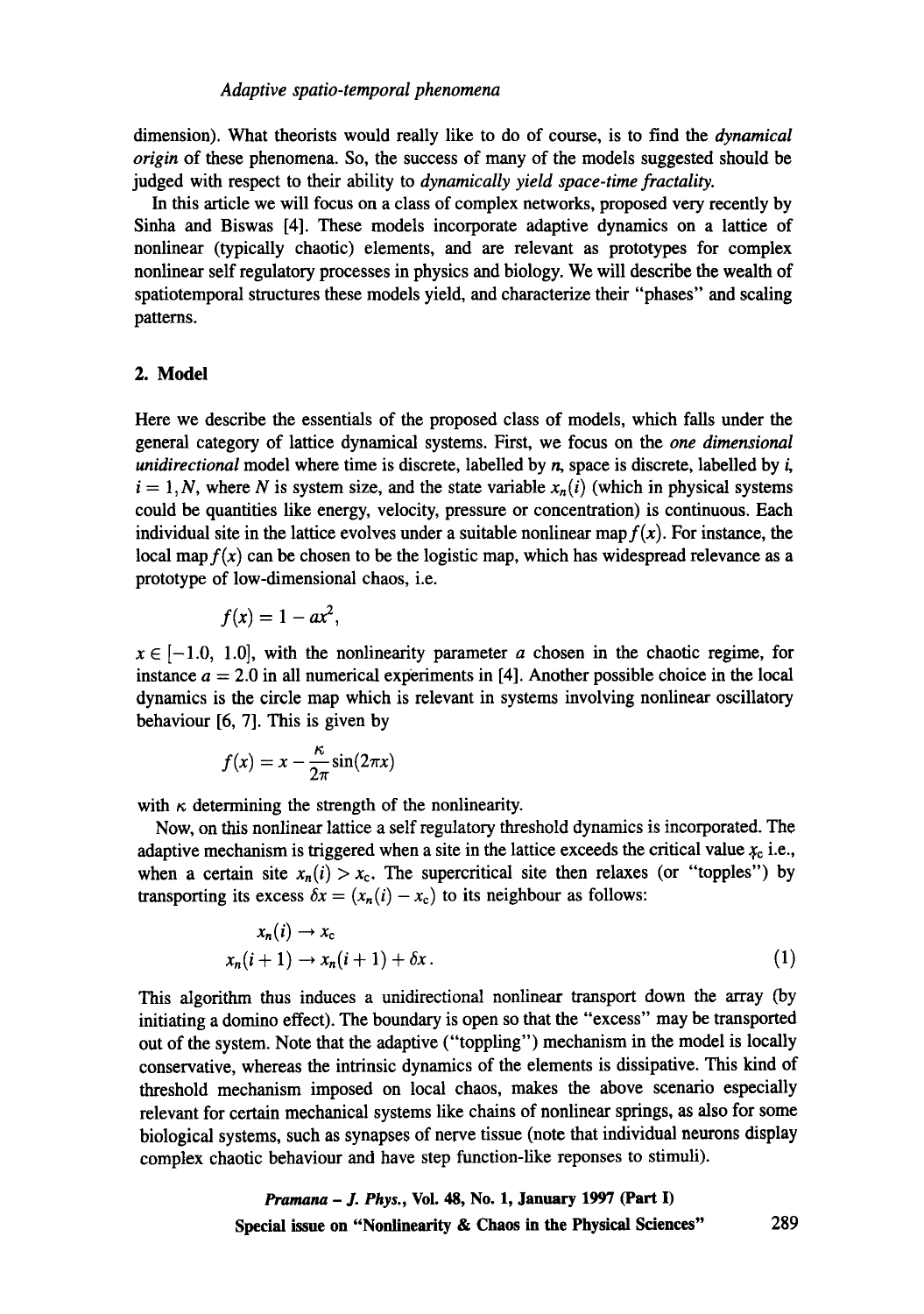### *Sudeshna Sinha*

The threshold adaptive dynamics is reminiscent of the Bak-Tang-Wiesenfeld CA algorithm [8], or the "sandpile" model, which gives rise to self organized criticality (SOC). This model is however significantly different, the most important difference being that the self regulatory mechanism now occurs on a nonlinear "substrate", i.e. there is an "intrinsic" or "internal" deterministic dynamics at each site. Further, the state variable analogous to the integer "height" variable  $z$  in the sandpile model is continuous here. All this accounts for enhanced complexity and this system is thus capable of exhibiting a wider repertoire of dynamics. So, unlike 1D-SOC, the one dimensional model here is not trivial and can give rise to many interesting features, including a host of dynamical phases.

The dynamics depends on the algorithm for autonomously updating each site and propagating threshold coupling between sites. The first possible case is one where these two evolutionary steps are carried out separately. Here the system is allowed to relax completely before each chaotic update. One self-regulatory update of all existing supercritical sites in the lattice, performed according to (1) constitutes one relaxation time step. This relaxation step may in turn create some other supercritical sites. After  $\Delta$  such relaxation steps, the system undergoes the next chaotic update. In some sense then, time  $n$ associated with the chaotic dynamics is measured in units of  $\Delta$ . When  $\Delta$  is large enough  $(\Delta \ge O(N))$  as in [4], the adpative dynamics begins after each step in the site dynamics and continues till the system has reached a steady state where all sites are less than critical, i.e. all  $x(i) \leq x_c$ , and the system is stationary, after which the next step in the site dynamics takes place. So the time scales of the two dynamics, the intrinsic chaotic dynamics of each lattice site and the adaptive relaxation, are adiabatically separable. The relaxation mechanism is much faster than the chaotic evolution, and this enables the system to relax completely before the next chaotic iteration. The complete dynamical picture then is as follows: after every time step in the chaotic evolution,  $n$ , the system undergoes a self regulatory relaxation leading to stable "under-critical" configurations  ${x_n(i)}$ , after which the next chaotic iteration of the lattice takes place, governed by the nonlinear evolution mapping:  $x_{n+1}(i) = f(x_n(i))$ . One can also consider the local chaos in the maps to be an "intrinsic" or "internal" perturbation (as opposed to "external" perturbation in the "sandpile" model, which is effected by dropping "sand" from outside). In this sense then, the system above (as its allowed to relax fully between chaotic updates) operates in the "dilute" perturbation limit.

A random driving force can also be introduced in the model. Under this, the system is perturbed at some site j in the lattice:  $x_n(j) \rightarrow x_n(j) + \sigma$  where  $\sigma$  is the strength of the perturbation and j is chosen at random. The spatial extent of the perturbation can be gauged by the number of such random sites affected at any given update (which we denote by  $N_r$ ). The random driving force is operative at time scales comparable to the chaotic dynamics. When this is much slower than the adaptive dynamics, as in [4], the scenario is similar to the SOC algorithm, where the driving force (perturbation) is very dilute, and the system is allowed to relax completely before the next pertubation and time is usually measured in units of the perturbing force (for example, in units of grains of "sand" added in the sandpile model of SOC) and the configurations studied are the relaxed configurations after each perturbation step. This is quite different from the coupled map lattice (CML) dynamics [9], where the coupling is incorporated in the map evolution step.

> *Pramana - J. Phys.,* **Voi. 48, No. 1, January 1997 (Part I) Special issue on "Nonlinearity & Chaos in the Physical Sciences"**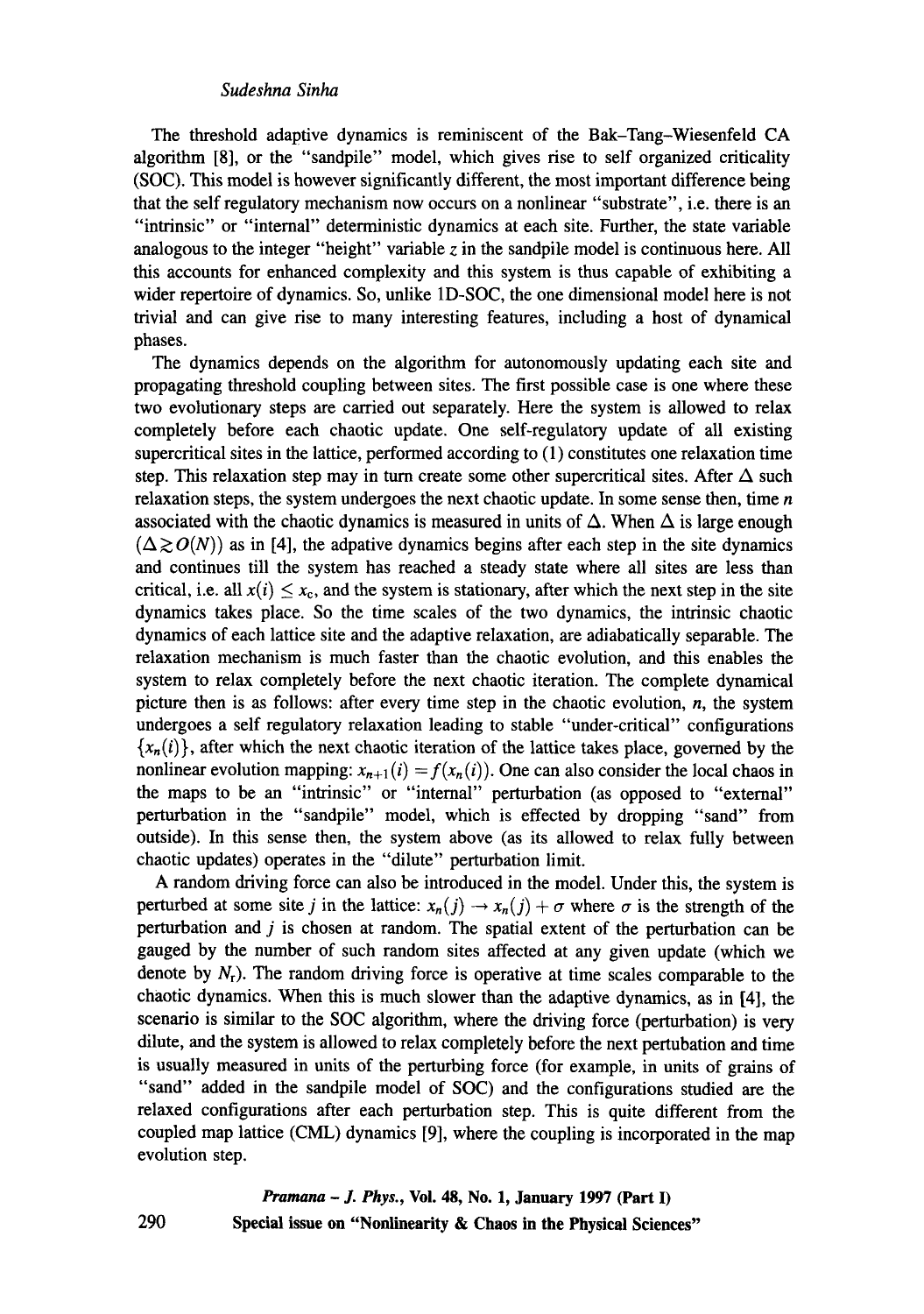### *Adaptive spatio-temporal phenomena*

At the other end of the spectrum is the limit of very small  $\Delta$ —which is practically analogous to CML. Here the local nonlinear dynamics and chaotic updates take place almost simultaneously. It is evident that lowering  $\Delta$  essentially allows us to move from a picture of adiabatically separated adaptive processes to one where adaptive processes overlap, and disturbances do not die before the subsequent chaotic update, i.e. *the tails of the relaxation processes carry over to the next event and there are "interference" effects.*  The effect of relaxation time on dynamical characteristics was investigated in detail in [7].

The relevant parameters in the model are the local nonlinearity parameter, (for instance, a in the case of logistic maps, and  $\kappa$  in the case of circle maps), strength of perturbation,  $\sigma$  and the relaxation time  $\Delta$ . The simulations are done with random initial conditions for the  $x(i)$  and all transients are allowed to die. Two of the most interesting features to be examined are (i) the temporal evolution of local quantities, such as the individual sites  $x_n(i)$ , and (ii) the temporal evolution of globally defined quantities, such as "avalanches", which are defined as the total number of "active" sites, i.e. sites that have "toppled" during the adaptive relaxation, denoted by s. The spatial aspects of interest are the distribution of  $x(i)$  and the presence of clustering and coherence in space as indicated by the cluster distribution at any point in time (or snapshot). Besides these generic spatio-temporal measures, some other quantities may be of interest in certain contexts. For instance, the dynamics and distribution of the "drop rate", i.e. the "excess" transported out of the lattice edge during relaxation, may be significant in some physical situations (such as in phenomena reminiscent of the "dripping faucet" scenario).

Note that  $x_c$  is the most significant parameter in the system. For instance, for the case of the local logistic map  $(f(x) = 1-2x^2)$ , where  $-1.0 < x_c < 1.0$ , numerical simulations show the presence of the many "phases" in  $x_c$  space [4]. For example, for  $x_c \le 0.5$  the dynamics goes to a fixed point. When  $0.5 < x_c < 1.0$ , the dynamics is attracted to *cycles* whose periodicities depend on the value of  $x_c$ . By tuning  $x_c$  one thus obtains cycles of varying orders. So in a sense, this model (by variation of a single parameter) provides a wide repertoire of dynamics for lattice dynamical systems, just as the logistic map does for one dimensional systems (by variation of the nonlinearity parameter). Thus it may be used as a paradigm for complex behaviour in extended systems.

Note another important feature here. If the same adaptive dynamics was imposed on a random lattice, that is a bunch of noisy elements, we would not have recovered any of the above mentioned phases. For these phases to occur we crucially require a *deterministic dynamics,* even if entirely chaotic. *The difference between stochastic noise and deterministic chaos is of vital importance here.* 

We can also introduce the bidirectional model. This is given by the following algorithm: if  $x_n(i) > x_c$ , the supercritical site then relaxes to  $x_c$  by transporting the excess  $(x_n(i) - x_c)$  equally to its two neighbours:

$$
x_n(i) \to x_c
$$
  
\n
$$
x_n(i+1) \to x_n(i+1) + \delta x
$$
  
\n
$$
x_n(i-1) \to x_n(i-1) + \delta x
$$
 (2)

where  $\delta x = (x_n(i) - x_c)/2$ . Now disturbances in the course of self-regulation, can spread like "ripples" and "refract". The dynamics of the bidirectional model looks, by and

> *Pramana - J. Phys.,* **Vol. 48, No. 1, January 1997 (Part I) Special issue on "Nonlinearity & Chaos in the Physical Sciences"** 291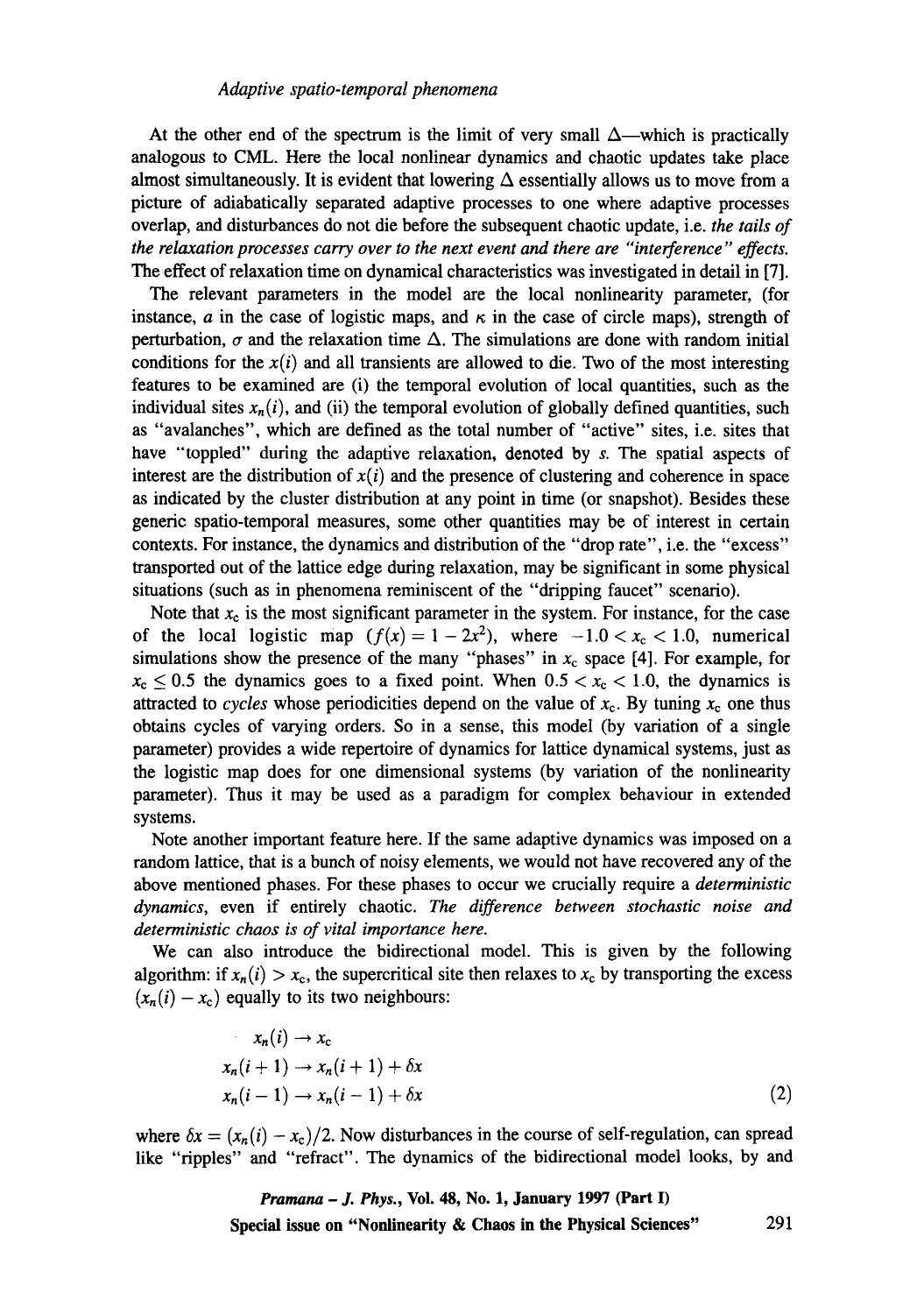large, like a "fuzzier" or "noisier" version of its unidirectional counterpart. The details will be discussed in the following sections.

Before we move on to a specific example in  $\S$ 3, we will write down the generalized model in  $d$  dimensions with  $m$  state variables. Let each state variable defined at a certain site in the lattice be denoted as  $x^{j}(i)$ , where i is a d dimensional vector representing the coordinates of the site in the  $d$  dimensional lattice, and  $j$  represents a particular state variable, taking values from 1 to m. If a certain state variable, say  $x^{j}(i)$  at a certain site i in the d lattice exceeds the critical value,  $x_c^j$ , then the excess is transported equally to its neighbours. (Note that in general we may have different critical values for different state variables, and these are given by m numbers,  $x_c^j$ ,  $j = 1, 2, ..., m$  ). Also note that in d dimensions the number of neighbours (assuming isotropic transport) is  $2d$ . Given these the adaptive dynamics then is

$$
x_n^j(i) \to x_c^j
$$
  
\n
$$
x_n^j(i + \delta) \to x_n^j(i + \delta) + \delta x,
$$
\n(3)

where the quantity  $\delta x$  gives the excess, which is equally distributed among the 2d neighbours:  $\delta x = (x^{j}(i) - x^{j}_{s})/2d$ . The vector  $\delta$  is d-dimensional, comprising of only one nonzero element  $(= 1 \text{ or } -1)$  and it gives the coordinates of the nearest neighbours of the critical site to which the excess is transported.

Some other variations to the model are also possible. For instance, we can investigate the effect of changing boundary conditions. In particular, we can incorporate the adaptive dynamics on a lattice with periodic boundary conditions, that is on a ring of nonlinear dements. Further, for instance, one can implement the adaptive dynamics (or transport) on a hierarchical lattice, in order to evoke scaling phenomena reminiscent of energy cascade in turbulent media. In general then, several variations of this class of models can be invoked in order to tailor the generalities to suit the specific physics at hand and account for particular phenomena.

In this article we will focus on one representative example, namely, adaptive dynamics on logistic maps. We give a detailed description of the system and its emergent phenomena in the section below.

# **3. Adaptive dynamics on logistic maps**

In this model the local on-site dynamics is given by logistic maps. The specific form of the logistic map used (without any loss of generality) is:  $f(x) = 1 - ax^2$ ,  $x \in [-1, 1]$ , operating in the chaotic regime, i.e.,  $a = 2$ . We deal with the case of  $\Delta$  large, which allows complete relaxation of the active sites before the subsequent chaotic update. First, we describe the unidirectional case, with and without external noise, and then describe the bidirectional model.

#### 3.1 *Unidirectional model: Phenomenology*

As noted in §2, the most significant parameter in the system is the critical  $x_c$  $(x_c \in (-1, 1))$ , and by tuning  $x_c$  one obtains the following phases: The first phase is the

*Pramana - J. Phys.,* **VoL 48, No. 1, January 1997 (Part I)** 

**292 Special issue on "Nonlinearity & Chaos in the Physical Sciences"**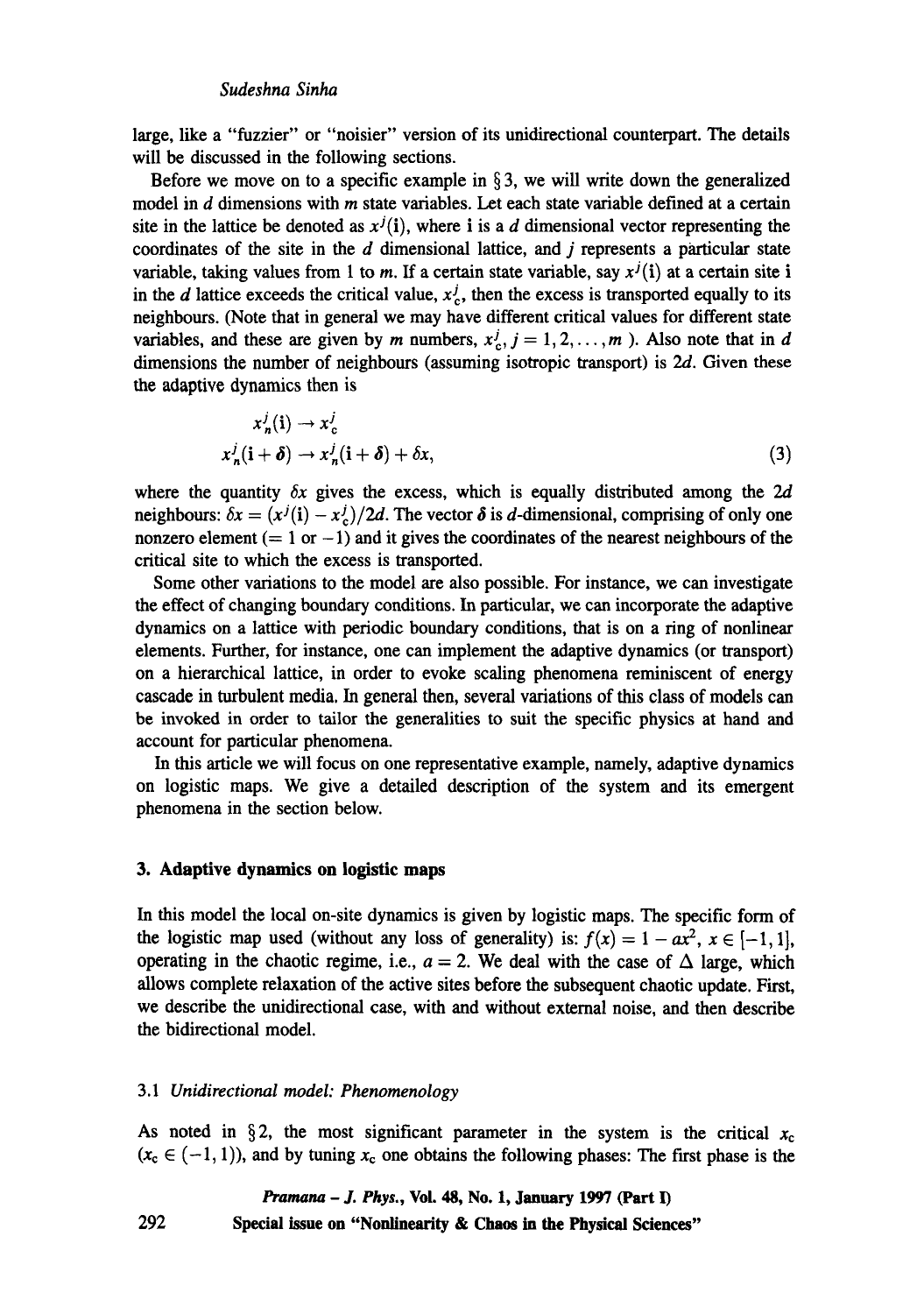fixed point region which occurs when  $x_c < 0.5$ . Here the system goes to a coherent state where all sites  $x_n(i) = x_c$  for all times (after a short transience). This spatiotemporal invariance is achieved for all perturbation strengths and system sizes. The size of the avalanches is always equal to  $N(N + 1)/2$  and the duration of the avalanches equal to N [4]. In this parameter regime, then, the adaptive mechanism suppresses the underlying chaos in the lattice and yields spatiotemporal regularity.

The model (in the range  $x_c < 0.5$ ) may then be considered as a tool for "controlling" [10] an ensemble of chaotic elements, as it can'very effectively force the system to a temporally invariant and spatially coherent state:  $x_n(i) = x_c$ ,  $i = 1, \ldots, N$  for all n. Note that this spatiotemporal control is robust with respect to system size and perturbation strengths. Couched in the language of control theory, we can consider  $x_c$  to be the "desired state" of the system [10]. The "error signal" is then determined by the difference between the existing state and the desired state. A positive error signal triggers off the self regulatory feedback mechanism which drives the system to adaptively control its dynamics back to the desired state (when the error is zero).

When  $x_c = 0.5$  we still have a coherent state with all  $x(i) = x_c$ . When there is no noise the avalanches are of size zero as there are never any active sites in the lattice, as  $x = 0.5$ is a fixed point of the map  $f(x)$ . Under a random driving force ( $N_r \neq 0$  and  $\sigma \neq 0$ ) the



Figure la. *(Continued)* 

*Pramana - J. Phys.,* **Voi. 48, No. 1, January 1997 (Part I) Special issue on "Nonlinearity & Chaos in the Physical Sciences"** 293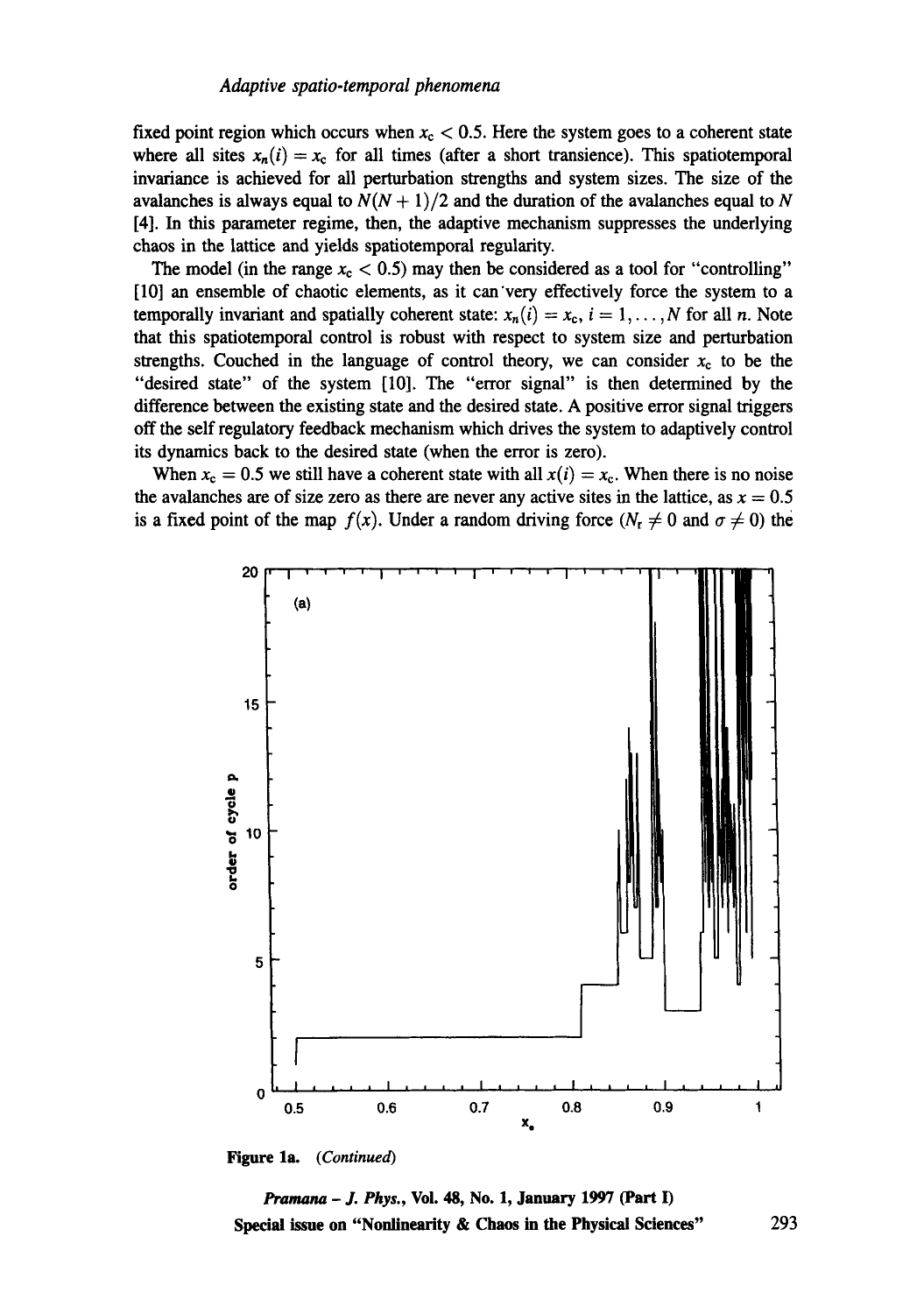*Sudeshna Sinha* 



Figure 1. Order p of the cycle obtained at various values of the parameter  $x_c$ , in a unidirectional adaptive model on a lattice of logistic maps ( $\sigma = 0$ ), depicted for the ranges: (a)  $x_c \in [0.5, 1.0]$  (k up to 20 is shown) and (b)  $x_c \in [0.99, 0.9999]$  (k up to 12 is shown).

avalanches are triggered off, and they have a random distribution of sizes, as the avalanche size is simply determined by the distances of the perturbed sites from the edge of the lattice, and from each other, and these are statistically random quantities.

When  $0.5 < x_c < 1.0$ , the temporal evolution of the lattice sites (and avalanches) is attracted to a *cycle* whose periodicity (order) p depends on  $x_c$  [4]. For example, by tuning  $x_c$  one obtains the following dynamical phases: for  $0.5 < x_c \le 0.809...$ , we get 2-cycles, for 0.809..  $\lt x_c \lt 0.85$  we get 4-cycles, for  $x_c \sim 0.86$  we get 6-cycles, for  $x_c \sim 0.88$  we get 7-cycles, for  $x_c \sim 0.9$  we get 10-cycles and for  $x_c \sim 0.98$  we get 4-cycles, and so forth. When there is no external perturbing force  $(\sigma = 0)$  these cycles are *exact*. From figure 1 (which gives the order of the cycle, p, supported at various values of  $x_c$ ) it is clearly evident that the system yields a rich repertoire of cyclic patterns. Note here that it is possible to obtain a detailed and rigorous analytical picture of the spatial and temporal characteristics of the various cycles: see [5]. This analysis [5] provides a dynamical basis for the various phases found in this model. Further, the analysis also gives exact scaling relations for the position and width of periodic windows in  $x_c$  space. Due to constraints of space, however, we will not touch upon those analytical results in this article, but concentrate instead on the numerical results found principally in [4].

# *Pramana - J. Phys.,* **Vol. 48, No. 1, January 1997 (Part I) Special issue on "Nonlinearity & Chaos in the Physical Sciences"**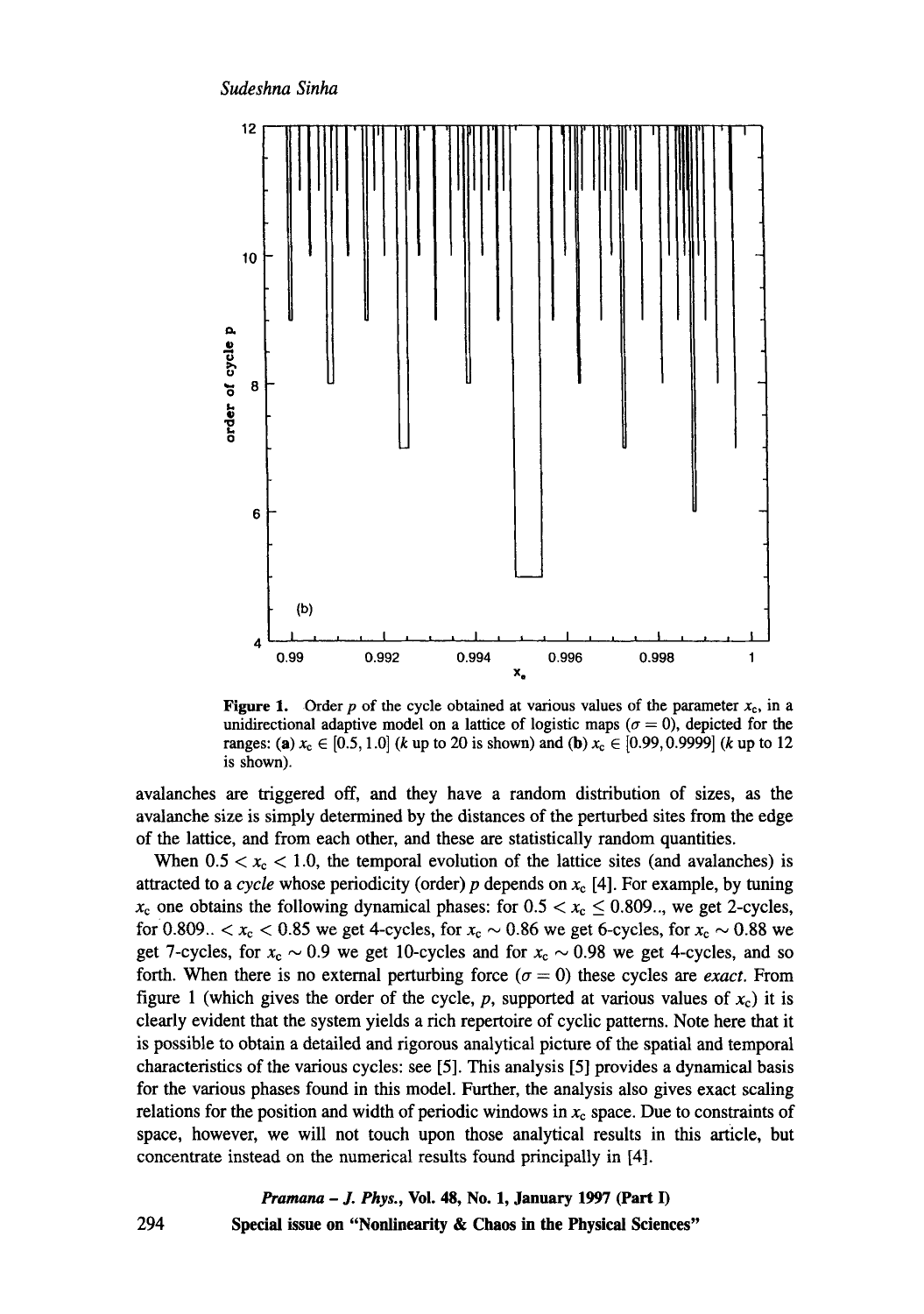Temporally, then, we obtain cycles of varying orders. Now, spatially, we would like to discern the degree of "coherence" in the spatial profile at any instant of time (or snapshot) by examining the spatial patterns in  $x_n(i)$ ,  $i = 1, 2, \ldots, N$ . For instance, we can quantify spatial clustering in the landscape by defining the size  $c$  of a spatial cluster as the number of consecutive sites for which the inequality  $|x_n(i+1) - x_n(i)| < \epsilon$  holds, where  $\epsilon$  is a small number. (The results are not very sensitive on the choice of  $\epsilon$ ). Very large cluster sizes, i.e.  $c \sim O(N)$ , indicate a smooth, almost coherent, profile, whereas profiles with maximum cluster size  $c_{\text{max}} \sim 10$  reflects a rough profile.

It is observed that for values of  $x_c$  supporting low order periodicities, there often exists one very large cluster. In addition to this large (isolated) cluster, there exist many smaller clusters which are distributed approximately as a power law. For instance, for the case of  $x_c = 0.98$  which supports a 4-cycle, we usually find one large cluster,  $c_{\text{max}} \sim N/2$ , and a host of smaller clusters (see figure 2). The coarse grained distribution of the small cluster sizes,  $P(c)$ , appears to be a power law:  $P(c) \sim c^{-\phi_c}$ , with exponent  $\phi_c$  depending on the specifics of the model [11]. On addition of noise the spatial profile gets more uneven, as the clusters break into smaller clusters. For instance, for  $x_c = 0.98$ ,  $\sigma = 0.2$ ,  $c_{\text{max}} \sim N/4$ , that is the largest cluster is around half as large as in the  $\sigma = 0$  case.

For larger  $x_c$  supporting cycles of high order (for example,  $x_c = 0.99$ ) we find that the landscape consists of several small clusters of size  $c$ , occuring over a range of scales,



**Figure 2a.** 

*Pramana - J. Phys.,* **Vol. 48, No. 1, January 1997 (Part I) Special issue on "Nonlinearity & Chaos in the Physical Sciences"**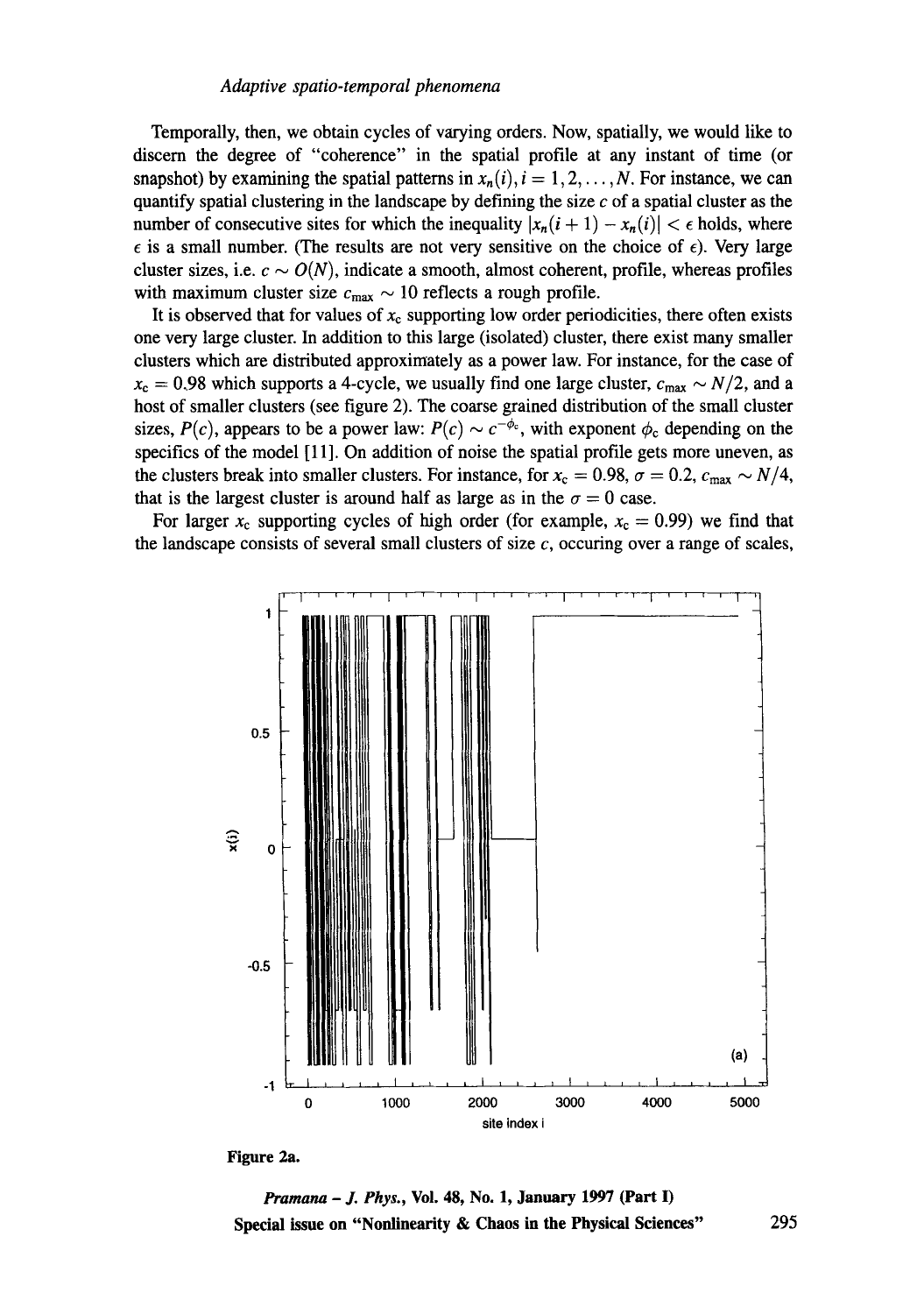*Sudeshna Sinha* 



**Figure 2.** A plot of state variable  $x(i)$  vs site index i, in a unidirectional adaptive model on a lattice of logistic maps, at  $x_c = 0.98$ ,  $\sigma = 0$ , for a lattice of size  $N = 5000$ . In (a) we depict the entire lattice:  $i = 1, \ldots, 5000$ . Note the existence of one very large cluster (all sites with  $2648 \le i \le 5000$  have  $x(i) = 0.98$ ). In (b) we depict a blown up version of the section of the lattice with  $1 \le i \le 500$ . Note the range of cluster sizes.

up to  $c_{\text{max}} \sim 10$ . The profile is now very rough (see figure 3). Also, note that the addition of noise now does not appreciably alter the picture. The distribution *P(c)* follows a power law:  $P(c) \sim c^{-\phi_c}$ , where the exponent  $\phi_c$  depends on the particulars of the model.

### 3.2 *Unidirectional dynamics under weak noise*

Very interesting phenomena emerge on the addition of weak noise. When noise is very weak (i.e.,  $\sigma$  is small, and number of affected sites,  $N_r$  is small, say  $N_r/N < 0.1$ ) then the dynamics remains regular, especially for low  $x_c$  values supporting low order cycles. On adding moderate noise,  $\sigma \sim 0.01$ , and  $N_{\rm r}/N \sim 0.1$ , we get interesting results for certain  $x_c$  values: namely large  $x_c$  with a reasonably wide window of low periodicity associated with it. At these parameters the system yields a well defined  $1/f$  spectrum:  $S(f) \sim 1/f^{\phi}$ ,  $\phi \sim 1.0$ . So the time profile now has variations on all scales, with interesting "cyclic" looking broad trends. Figure 4 displays a representative example of  $x_c = 0.98$ ,  $\sigma = 0.01$ ,  $N_{\rm r} = 1$  and  $N = 20$  which yields a power spectrum with  $\phi \sim 0.93 \pm 0.06$ . Also notice

> *Pramana - J. Phys.,* **Vol. 48, No. 1, January 1997 (Part I) Special issue on "Nonlinearity & Chaos in the Physical Sciences"**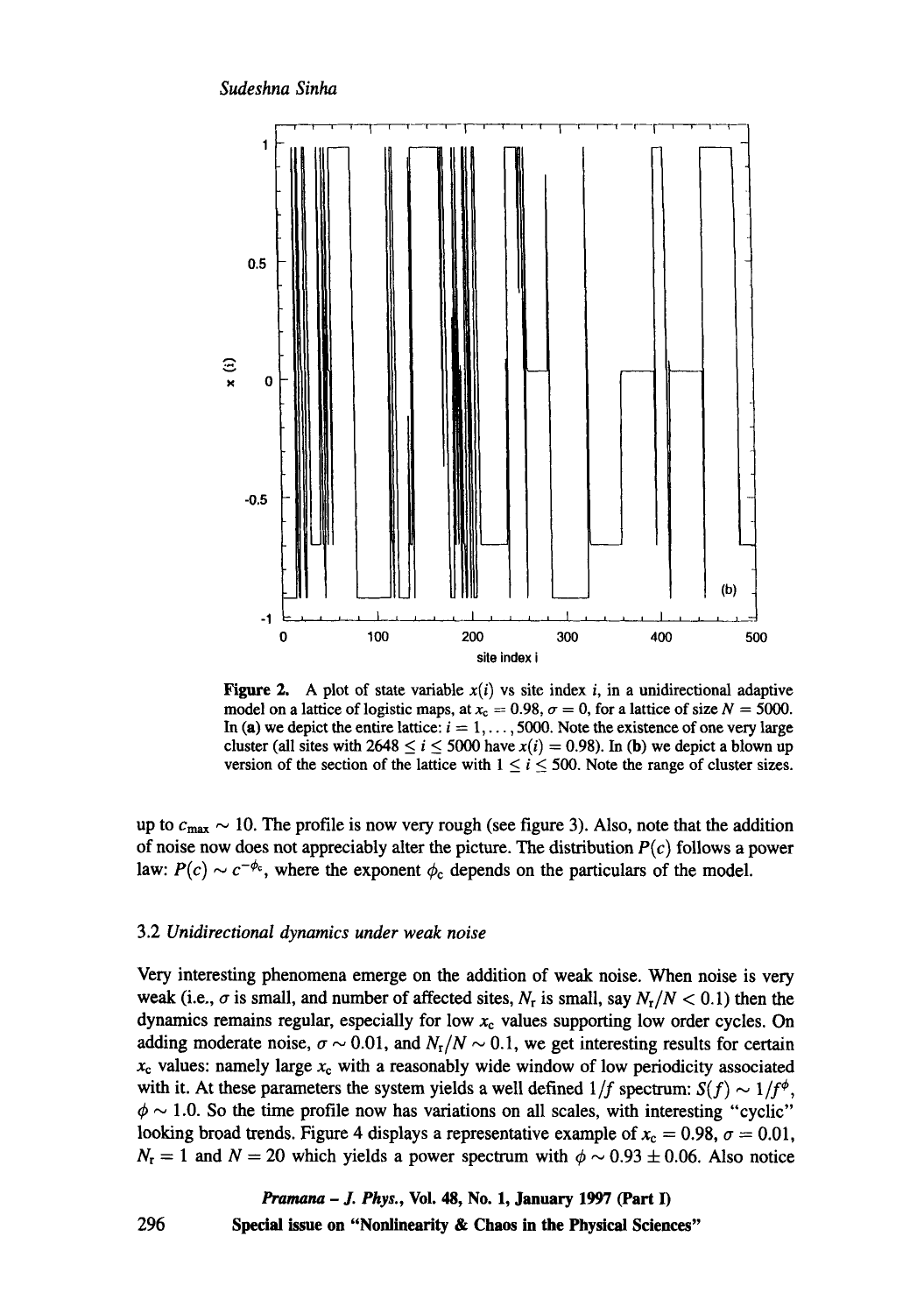### *Adaptive spatio-temporal phenomena*



**Figure 3.** A plot of state variable  $x(i)$  vs site index i, in a unidirectional adaptive model on a lattice of logistic maps, at  $x_c = 0.99$ ,  $\sigma = 0$ , for a lattice of size  $N = 1000$ . Note the rough looking profile.

that there is a large peak in the spectrum at  $f = \frac{1}{4}$ , which is the period associated with  $x_c$ when  $\sigma \sim 0$ .

This kind of temporal scale invariance is reflected in the distribution of avalanche size s, which falls as a power law:  $P(s) \sim s^{-\phi_s}$ . It is also observed that  $P(s)$  is considerably peaked at large values of  $s$  ( $s \sim O(N)$ ). This hump at large s reflects the very large events, which occur approximately periodically, with the period given by the  $\sigma = 0$  model. Figure 5 gives the  $P(s)$  vs s curve for the representative case of  $x_c = 0.9$ . The exact value of the exponent  $\phi_s$  depends on the system parameters, and usually has values close to 1.0 (here for  $x_c = 0.9$ ,  $\phi_s \sim 1.2 \pm 0.2$ ).

A further quantity of interest would be the sizes of active clusters,  $k$ , at any given instant of time (or snapshot) after the relaxation has taken place. This is determined by the number of consecutive sites that move (or become active) during the course of an adaptive process. This number can vary from 1 to N.

Numerical experiments indicate that the distribution  $P(k)$  follows a power law:  $P(k) \sim k^{\phi_k}$ . The exponent  $\phi_k$  depends on the particulars of the system and varies in the range  $\sim$  1.0 to 2.0. For instance, from figure 6 (which shows a representative example of  $x_c = 0.88$ , with  $P(k)$  obtained by averaging over  $2 \times 10^4$  realizations) it is clearly evident

> *Pramana - J. Phys.,* **Vol. 48, No. I, January 1997 (Part I) Special issue on "Nonlinearity & Chaos in the Physical Sciences"** 297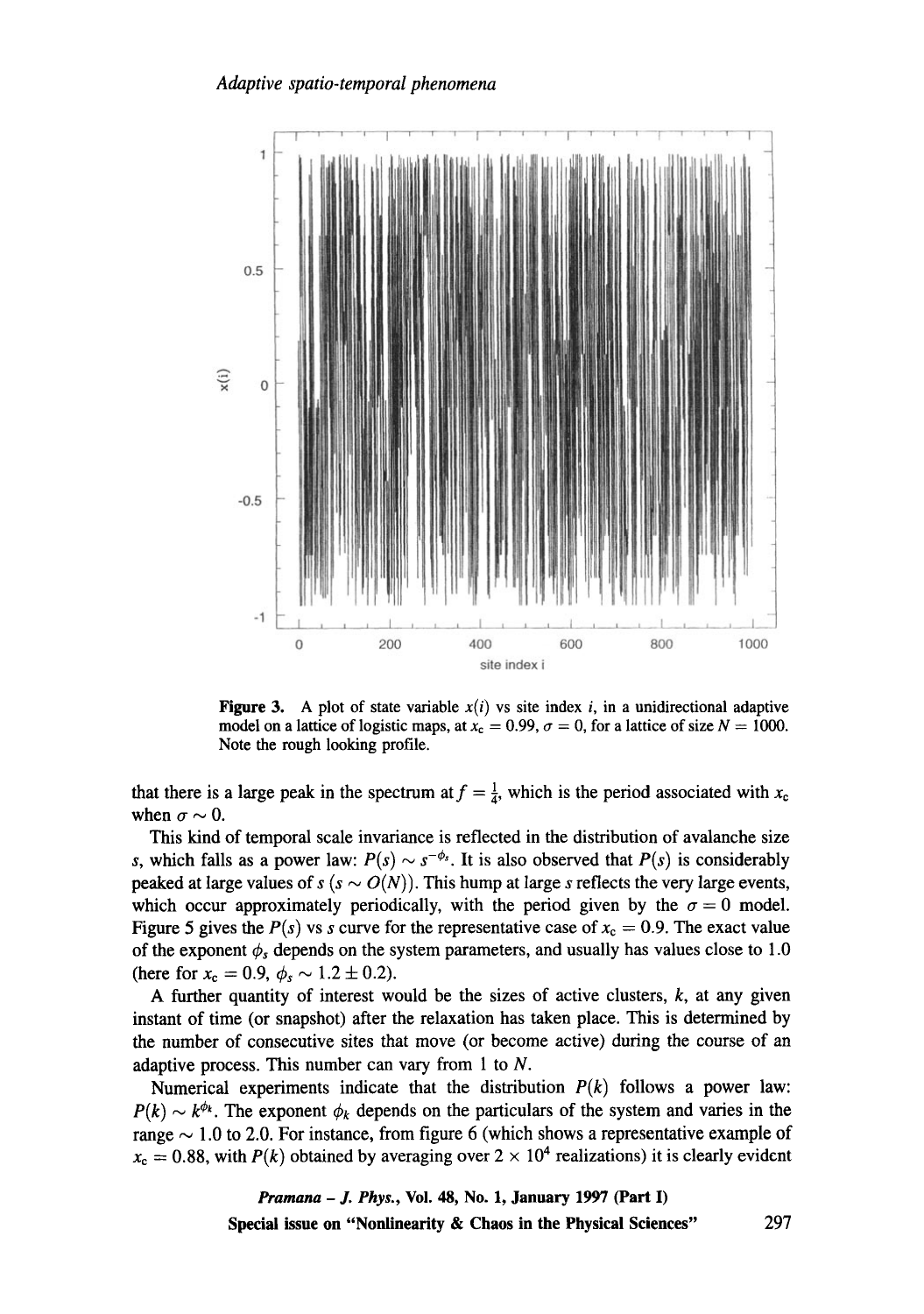

Figure 4. Power spectrum of avalanches in a unidirectional adaptive model on a lattice of logistic maps, with  $x_c = 0.98$ ,  $\sigma = 0.01$ , and  $N_r = 1$ ,  $N = 20$ . We have averaged over 8 time runs of 2048 each. The abcissa has  $\ln f$ , where f is the frequency  $(f \in (0, 0.5])$ , and the ordinate has  $\ln S(f)$ , where  $S(f)$  is the power.

that there exists well defined scaling, with the exponent  $\phi_k \sim 1.1$ . This scaling reflects the fact that responses to perturbation (or energy dissipation) in this model takes place over a range of length scales, starting from small local rearrangements to large events where the transport activity is at a wider scale involving all the elements of the lattice.

For large values of  $x_c$  supporting very high order cycles, the spectra is noisy and flat  $(S(f) \sim 1/f^0)$  even for very weak noise. Also, the distribution of avalanche size s is a gaussian. So the system now behaves more like a bunch of random elements.

#### 3.3 *Bidirectional model: Phenomenology*

Bidirectional transport mimics its unidirectional counterpart closely, but seems to be a noisier or "fuzzier" version of it. Thus we find that for  $x_c \le 0.5$  all the sites are randomly distributed with a small deviation around the mean which is almost equal to  $x_c$ . The avalanches are all of the maximum possible size  $s_{\text{max}} = \Delta \times N$ . When  $0.5 < x_c \leq 0.8$  the sites get attracted to noisy 2-cycles, as is evident through the power spectrum of the

# *Pramana - J. Phys.,* **Vol. 48, No. 1, January 1997 (Part I) Special issue on "Nonlinearity & Chaos in the Physical Sciences"**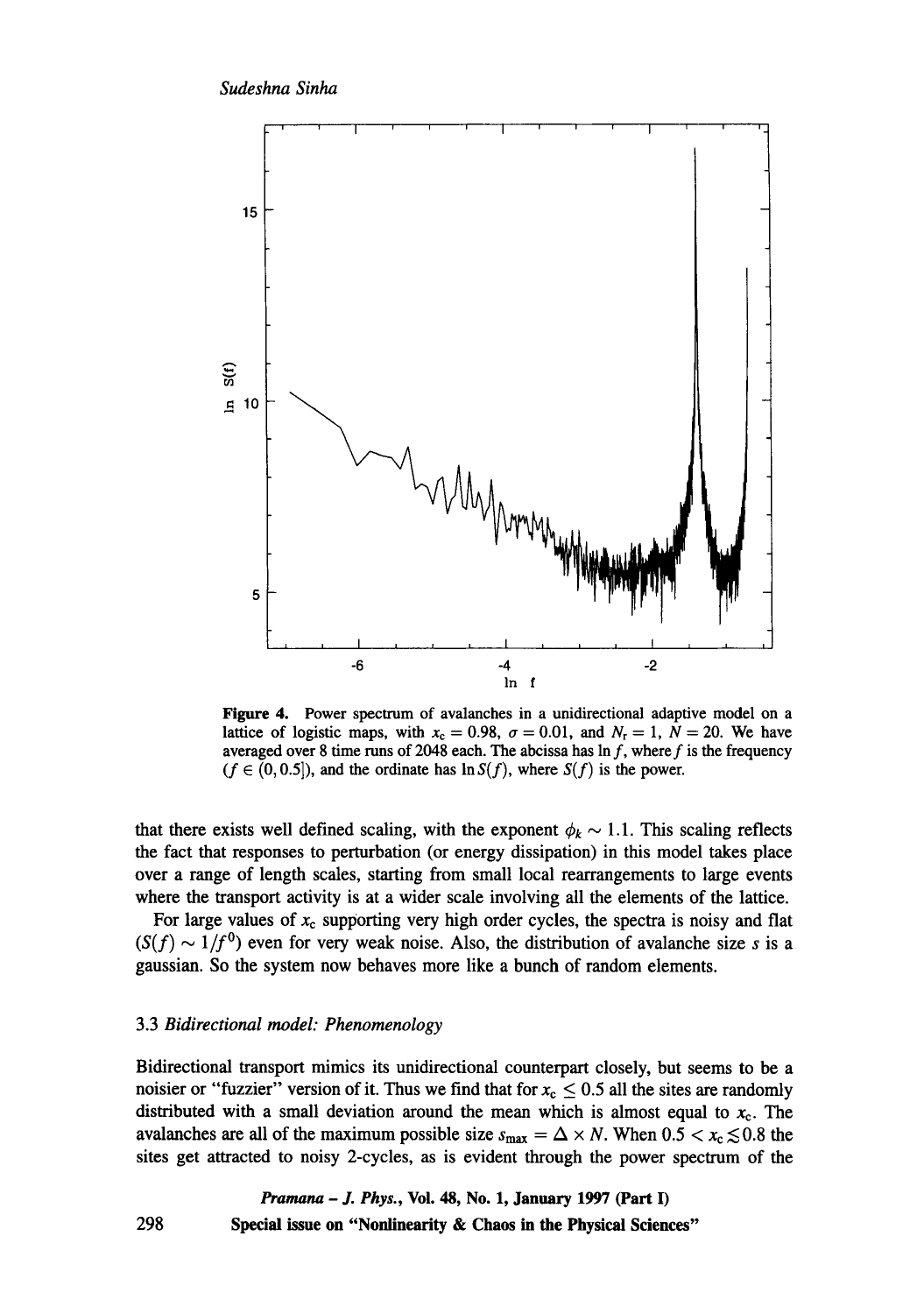

**Figure 5.** Plot of the distribution of avalanche sizes:  $\ln P(s)$  vs  $\ln s$ , in a unidirectional adaptive model on a lattice of logistic maps, for  $N = 1000$ ,  $x_c = 0.9$ , and  $\sigma = 0.1$ . We sample  $2 \times 10^4$  configurations.

temporal evolution of the individual sites which exhibit a large (but not clean) peak at 1/2. The avalanches evolve as exact 2 cycles, alternating between 0 and  $s_{\text{max}}$ . Further, as we tune  $x_c$  we obtain a noisy 4-cycle, and so forth.

As  $x_c$  gets larger we have a rather complex scenario with a host of scaling properties emerging in space and time. Firstly, for certain  $x_c$  values, namely large  $x_c$  with a reasonably wide window of low periodicity associated with it, we observe a time profile having variations over a wide range of scales, giving rise to a well defined *1If* spectrum. For instance, in the example shown in figure 7, the system  $(x_c = 0.98)$  displays a prominent low frequency spectrum, with  $\phi \sim 1.54 \pm 0.06$ . Note also, the existence of a sharp peak at  $f = \frac{1}{4}$ , which is the frequency of the exact cycle associated with the unidirectional  $\sigma = 0$  system. (It is then evident from comparing figures 4 and 7, that the spectrum for the bidirectional model is strikingly similar to that obtained from unidirectional dynamics under weak noise).

The active clusters, typically, now come in all sizes, indicating again that activity is taking place on several scales, starting from small rearrangements to large events sweeping through the lattice. The distribution of active cluster sizes  $P(k)$ , displays a clearly defined power law:  $P(k) \sim k^{-\phi_k}$ . The exponent depends on the particular system

> *Pramana - Y. Phys.,* **Vol. 48, No. 1, January 1997 (Part I) Special issue on "Nonlinearity & Chaos in the Physical Sciences"** 299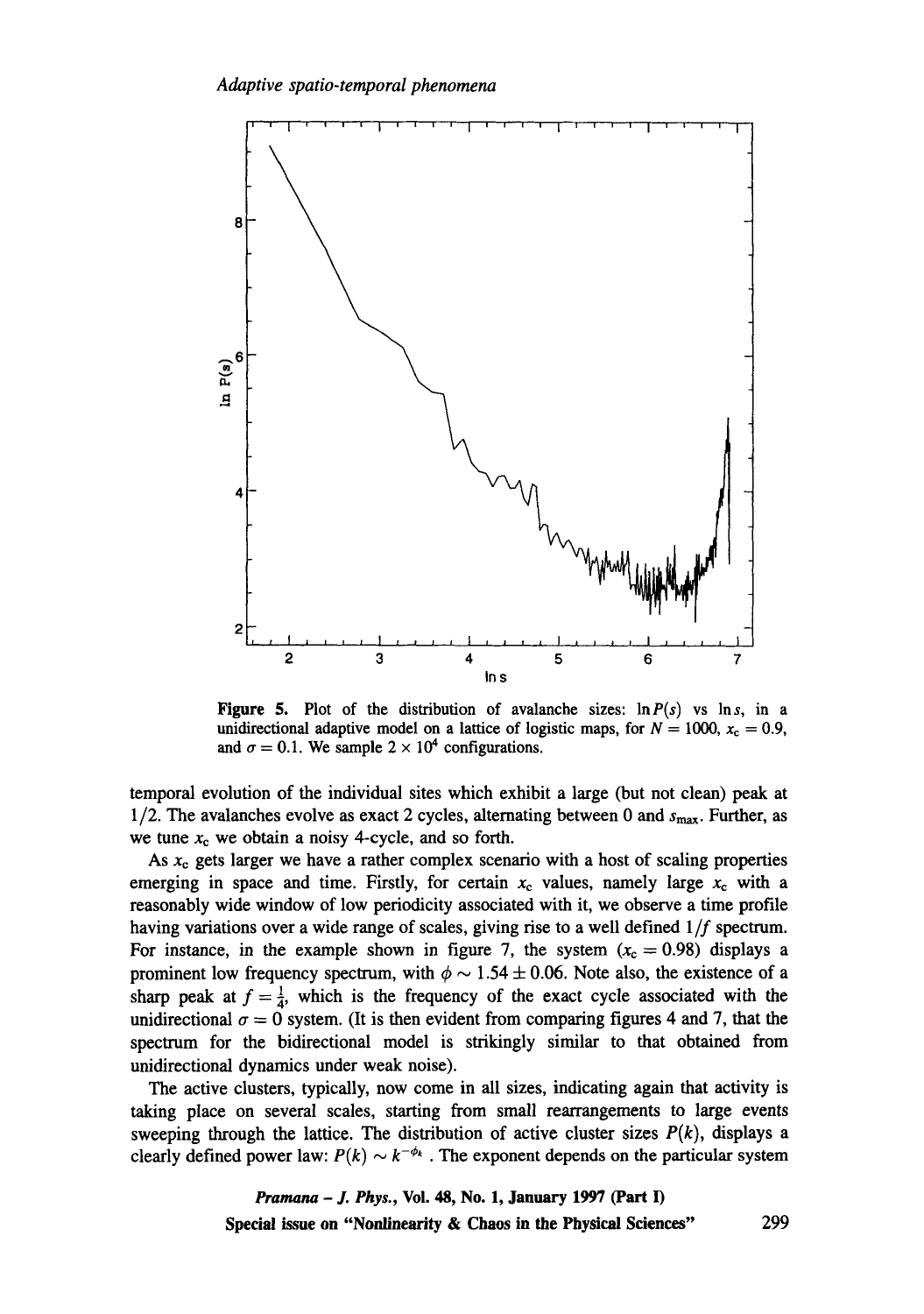

**Figure 6.** Plot of the distribution of active clusters:  $\ln P(k)$  vs  $\ln k$ , in a unidirectional adaptive model on a lattice of logistic maps, for  $x_c = 0.88$ ,  $\sigma = 0.2$ ,  $N = 500$ . We have averaged over  $2 \times 10^4$  configurations. Notice the enhanced probability of finding large active clusters, as evident from the rising  $P(k)$  around  $k_{\text{max}} \sim N/5$ .

we examine. For instance, for  $x_c = 0.9$  and  $\sigma$  in the range 0.0 to 0.2, we obtain  $\phi_k \sim 4.0$ , and for  $x_c = 0.98$ , for noise levels  $\sigma = 0.0$  to 0.2, we obtain  $\phi_k \sim 2.0$ . This scaling reflects the fact that responses to perturbation (or energy dissipation) in this model takes place over a range of length scales.

A further quantity of interest would again be the distribution of avalanches. Here we focus only on the coarse grained distribution, as the range of values of s, from 0 to  $s_{\text{max}} = \Delta \times N$ , is rather large. First, it is observed that there is a considerable hump at large values of s (s  $\rightarrow$  s<sub>max</sub>). This is related to the fact that there are large events which occur approximately periodically (with the same period as that of the system's unidirectional counterpart). For instance, for  $x_c = 0.98$ , approximately one in every four avalanches is very large. (Such avalanches actually take infinitely long to settle down, and so their size is bound only by finite  $\Delta$ , i.e.  $s = s_{\text{max}} = \Delta \times N$ .) For small sizes, it was found that the distribution falls as a power law:  $P(s) \sim s^{-\phi}$ . While this power-law trend persists for weak noise, under addition of moderate noise the system often yields an exponentially falling distribution:  $P(s) \sim e^{-\phi_s s}$ . Further, very high  $x_c$  ( $x_c \rightarrow 1.0$ ) also yields such exponentially decaying *P(s).* 

# *Pramana - J. Phys.,* Vol. 48, No. 1, January 1997 (Part 1) Special issue **on "Nonlinearity & Chaos in the Physical Sciences"**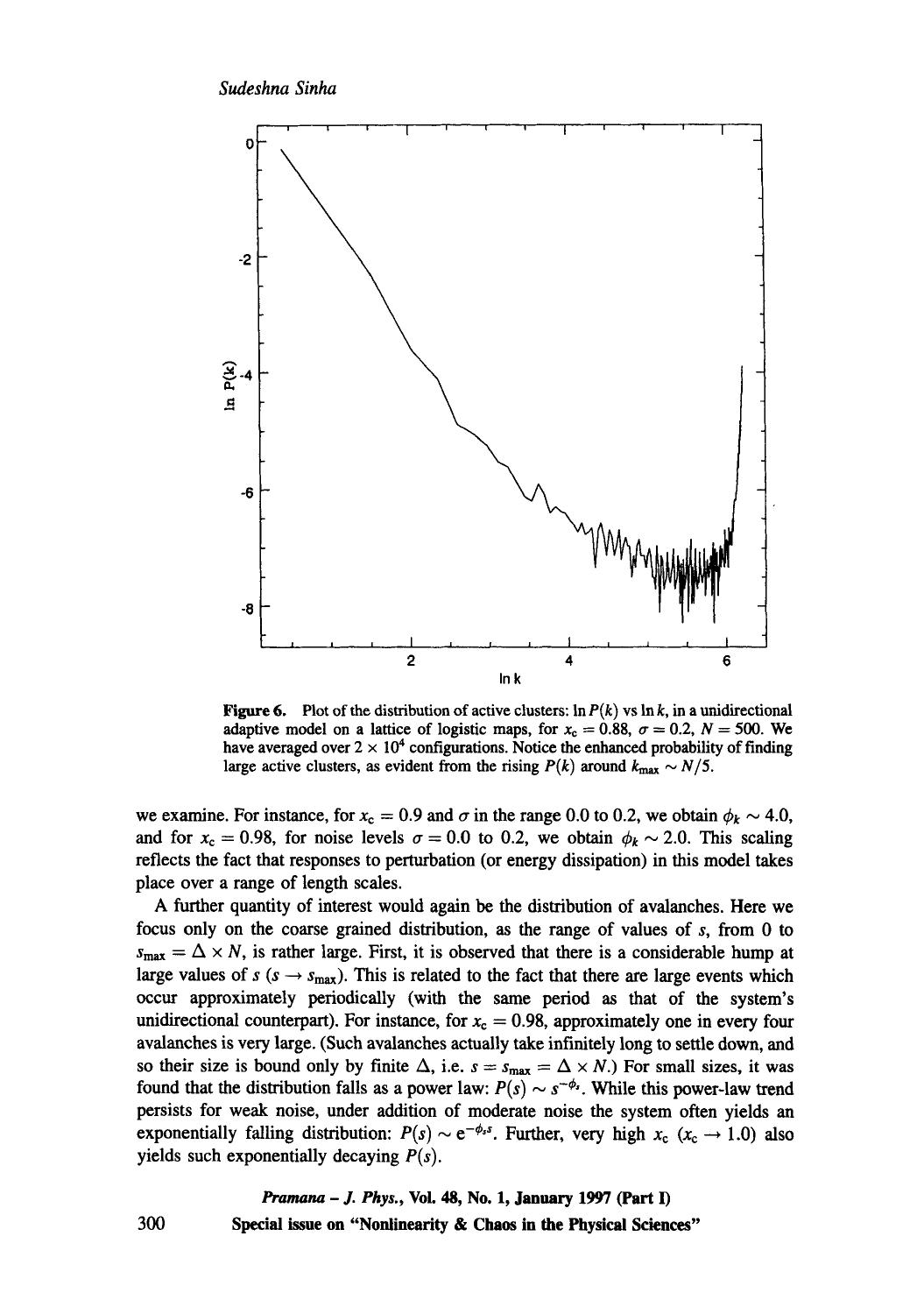

Figure 7. Power spectrum of avalanches in a bidirectional adaptive model on a lattice of logistic maps, for  $x_c = 0.98$ ,  $N = 20$ , and  $\sigma = 0.01$ ,  $N_r = 3$ . We average over 8 time runs of 2048 each. The abcissa has  $\ln f$ , where f is frequency ( $f \in (0, 0.5]$ ), and the ordinate has  $\ln S(f)$ , where  $S(f)$  is the power.

Spatially, we obtain power law-like distributions for spatial cluster sizes  $c$ . We find a host of small clusters up to a size of  $c_{\text{max}} \sim N/25$ . Note that the addition of noise does not appreciably alter the roughness of the profile. Note, also, that unlike its unidirectional counterpart, there are no large clusters here. The coarse grained distribution of the small cluster sizes  $P(c)$  appears to be a power law, with exponent  $\phi_c$  depending on the specifics of the model.

### **4. Summary**

In this article, we have described a novel class of models incorporating adaptive dynamics on a lattice of nonlinear (typically chaotic) elements. We demonstrate the wide repertoire of dynamical patterns these systems are capable of supporting. The spectrum of emergent spatio-temporal phenomena ranges from spatio-temporal fixed points and cycles, to parameter regimes marked by scaling properties, as manifest in clearly defined  $1/f$ spectral characteristics and power law distributions of spatial quantities. The capacity of these models to yield wide ranging dynamical patterns by tuning just one parameter,

> *Pranmna - J. Phys.,* **Vol. 48, No. 1, January 1997 (Part I) Special issue on "Nonlinearity & Chaos in the Physical Sciences"** 301